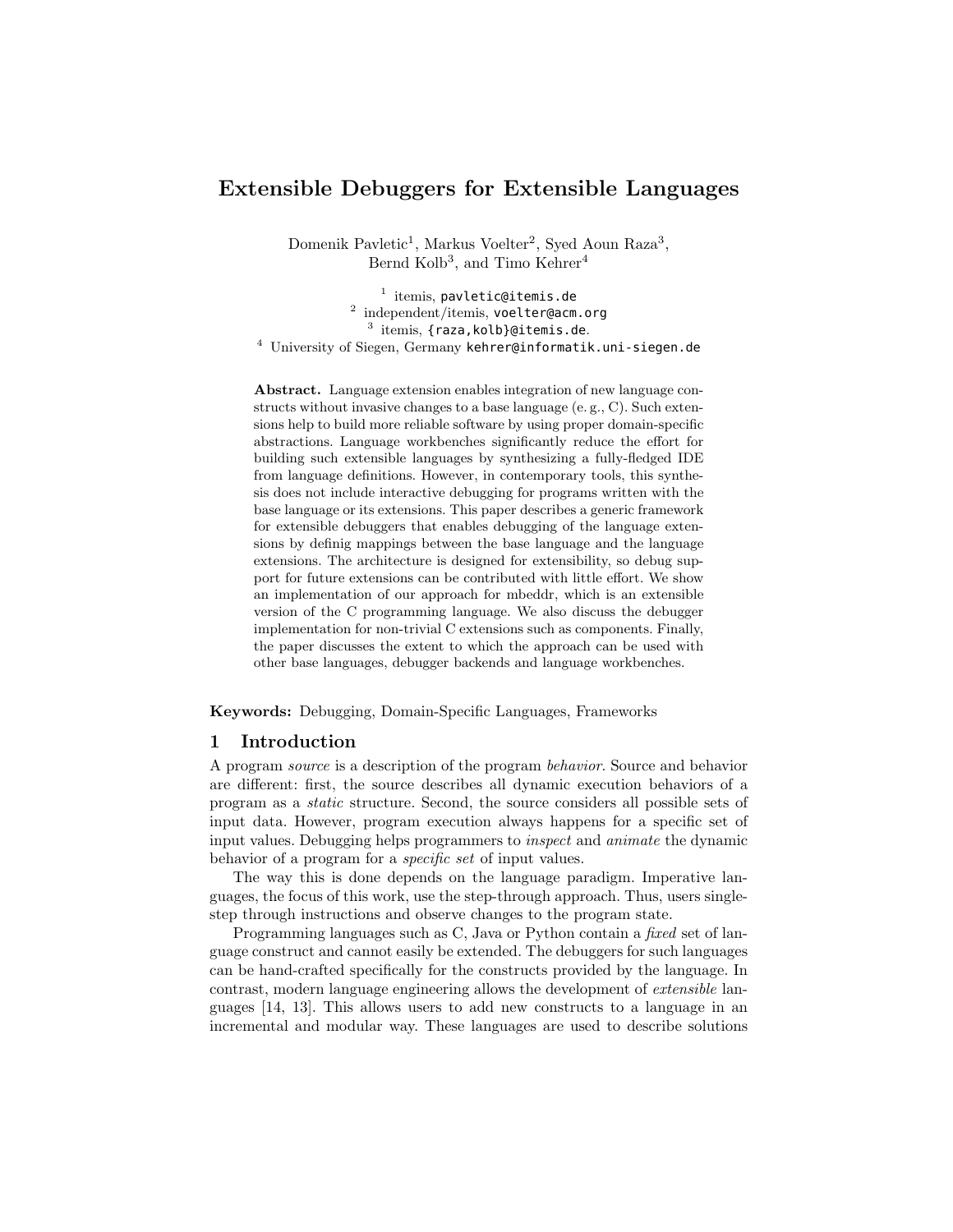for technical or domain-specific problems on a higher level of abstraction. This approach supports domain-specific validation and verification of developed system at the same abstraction level as the problem. Thus it delivers improvements in reliability.

The concepts (structure definition) introduced by a language extension are translated to semantically equivalent base language code before compilation. For example, a foreach statement that supports iterating over a C array without manually managing the counter variable. This statement would be translated back to a regular C for statement. The transformation generates the code that manages the counter (see our example in Section [3\)](#page-2-0).

To make debugging extensible languages useful to the language user, it is not enough to debug programs after extensions have been translated back to the base language (using an existing debugger for the base language). A debugger for an extensible language must be extensible as well, to support debugging of modular language extensions at the extension-level. Minimally, this means that users can step through the constructs provided by the extension and see watch expressions related to the extensions. In the foreach example, the user would see the foreach statement in the source code. Furthermore, the generated counter variable would not be shown in the watch window.

In this paper, we contribute a framework for building debuggers for extensible, imperative languages. With this framework, each language extension is debugged at its particular abstraction level. We illustrate the approach with an implementation based on mbeddr [\[13\]](#page-13-1), an extensible C build with the JetBrains Meta Programming System (MPS) [\[8\]](#page-13-2). For a non-trivial C extension we show an example debugger extension. Further, we discuss whether and how the approach can be used with other extensible languages and language workbenches.

This paper is structured as follows: Section [2](#page-1-0) provides an overview of the mbeddr technology stack which is the basis of our reference implementation. In Section [3,](#page-2-0) we introduce an example language extension for which we describe the debugger extension in Section [6.](#page-6-0) Section [4](#page-3-0) lists the requirements for our extensible debugger and Section [5](#page-4-0) describes the essential building blocks of the architecture. We validate our approach by discussing debuggers for non-trivial extensions of C in Section [7.](#page-8-0) In Section [8,](#page-9-0) we discuss the benefits, trade-offs and limitations of our approach. We then look at related work in Section [9](#page-11-0) and conclude the paper with a summary and an outlook on future work in Section [10.](#page-12-0)

## <span id="page-1-0"></span>2 The mbeddr Technology Stack

mbeddr is an extensible version of C that can be extended with modular, domainspecific extensions. It is built on top of JetBrains MPS and ships with a set of language extensions dedicated to embedded software development. This section provides a brief overview of mbeddr; details can be found in [\[13\]](#page-13-1).

Fig. [1](#page-2-1) shows how mbeddr is organized into layers. The foundation is MPS, which supports language definition. Its distinctive feature is its projectional editor, which unlike textual editors, does not rely on a parser. Instead, the visual notation is a projection of the Abstract Syntax Tree (AST). This means, every change performed by the user is directly reflected in the AST.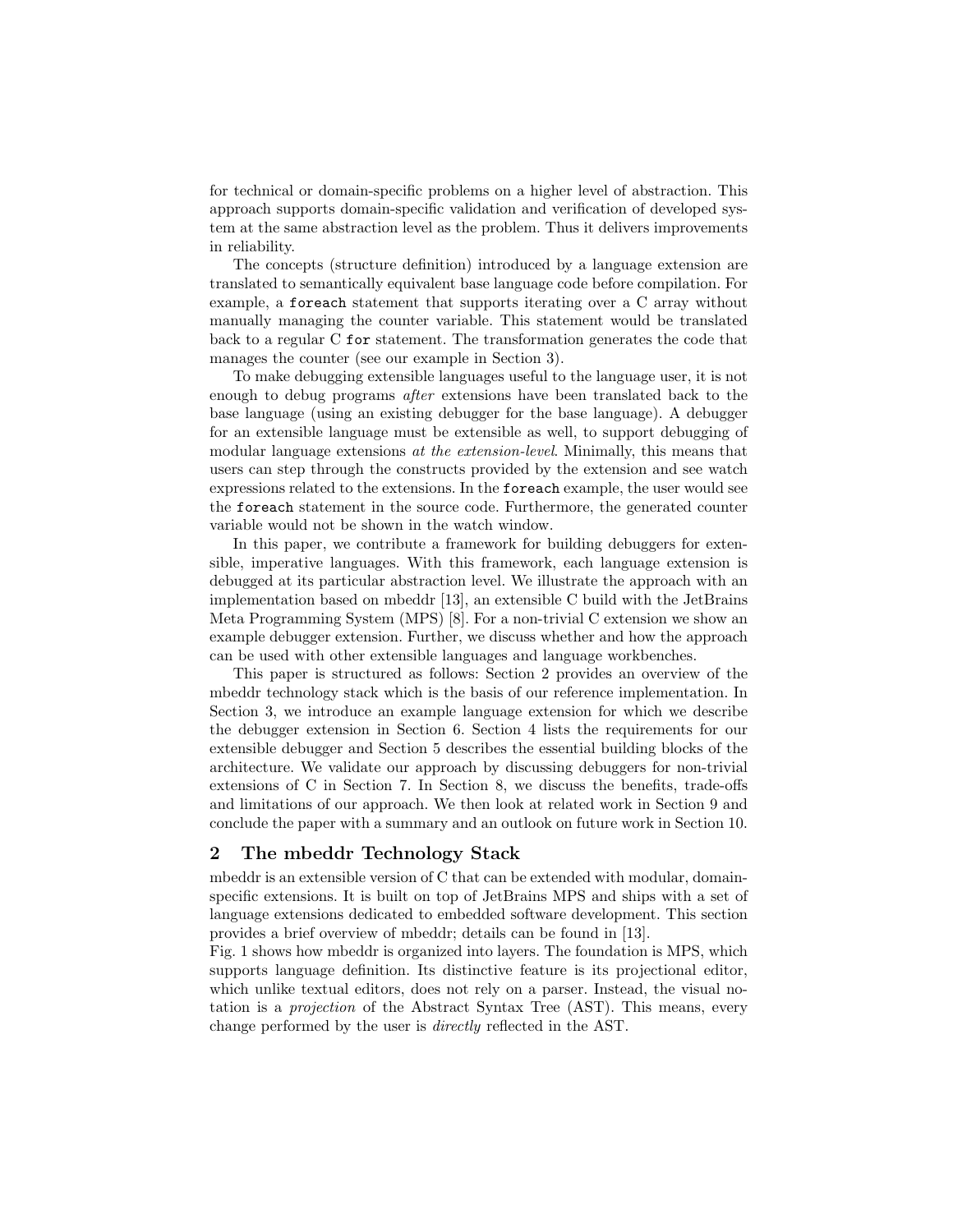|                      | <b>User-Defined Extensions</b> |  |                    |  |                   |                               |                   |                                      |                             |
|----------------------|--------------------------------|--|--------------------|--|-------------------|-------------------------------|-------------------|--------------------------------------|-----------------------------|
|                      |                                |  | Comp<br>State Mach |  |                   | <b>State Machine</b><br>Tests |                   |                                      | Product Line<br>Variability |
|                      | Decision<br>Tables             |  | Components         |  | State<br>Machines | Unit Tests                    | Physical<br>Units | Requirements<br>Traceabilit <u>y</u> |                             |
| C core               |                                |  |                    |  |                   |                               |                   |                                      |                             |
| <b>JetBrains MPS</b> |                                |  |                    |  |                   |                               |                   |                                      |                             |

<span id="page-2-1"></span>Fig. 1. An overview of the mbeddr stack.

The second layer (C Core) provides an implementation of C99[\[7\]](#page-13-3). The next layers contain the default language extensions, generally useful for embedded software development. These include languages for specifying test cases, state machines, interfaces/components and decision tables.

## <span id="page-2-0"></span>3 Language Extension Examples

This section illustrates how to extend mbeddr with a foreach statement that allows programmers to iterate over arrays. The code below shows an example:

```
int8[] numbers = {1, 2, 3};int32 sum = 0;
3 foreach (numbers sized 3) { sum += it; }
```
Defining a language or extension in MPS comprises the following steps: structure (syntax or meta model), the concrete syntax (editor definition in MPS), the type system (for defining and checking typing rules), a generator (for mapping extensions to the base language), various IDE features such as quick fixes or refactorings, and of course the debugger. This section only discusses aspects important for debugger definition. For a more detailed discussion of language extension we refer to [\[13\]](#page-13-1). The debugger extension itself is shown in Section [6.](#page-6-0)

A particularly important feature of MPS as a language workbench is its support for *modular* language extension, where an extension lives in its own language module. While such a module may depend on (and use concepts from) a base language, it cannot invasively change this base language.

In terms of structure, our foreach language consists of a ForeachStatement and an ItExpression (dark grey boxes in Fig. [2\)](#page-2-2). ForeachStatement extends Statement to make it usable wherever C allows Statements. It consists of three children: an Expression for the array, an Expression for the array length, and a StatementList for the body. Expression, Statement and StatementList are defined in C and reused by ForeachStatement. ItExpression represents the current element and extends C's Expression to make it usable where expressions are expected.



<span id="page-2-2"></span>Fig. 2. UML class diagram showing the structure of the language extensions. Concepts from C are colored in white, others from foreach are dark grey.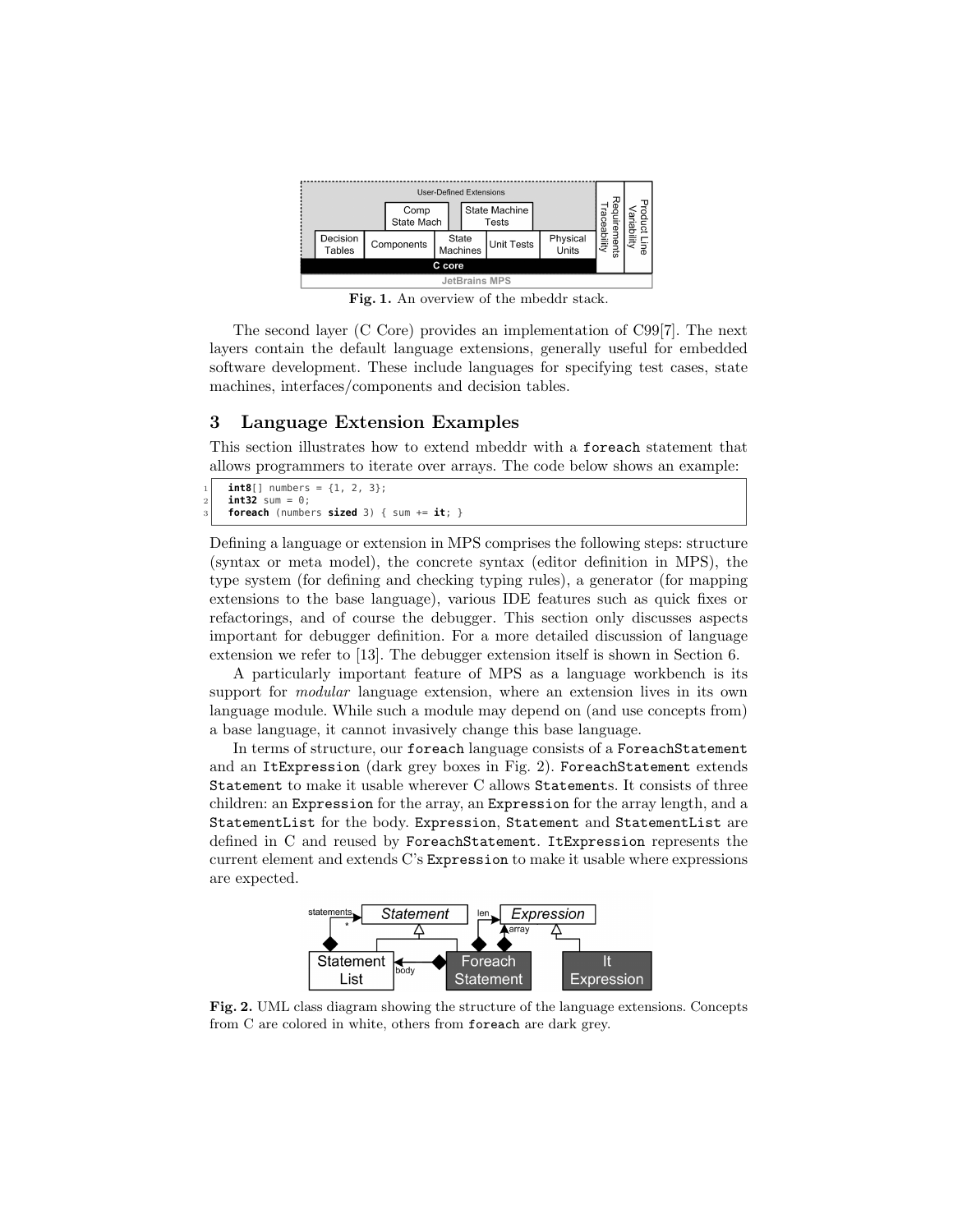The details on the transformation to C are described in [\[13\]](#page-13-1). For implementing the debugger extension in Section [6,](#page-6-0) it is important to understand the structure of the generated code. The code snippet below shows an example usage of foreach (left column) and the corresponding generated C code (right column).

|               | $1$ int8 sum = 0:                        | $\parallel$ <code>int8_t</code> sum = 0:     |
|---------------|------------------------------------------|----------------------------------------------|
|               | $_2$   int8[] sortedNumbers = {1, 2, 3}; | $\ $ int8_t[] sortedNumbers = {1, 2, 3};     |
|               | 3   foreach (sortedNumbers sized 3) {    | <b>  for</b> (int __c = 0; __c < 3; __c++) { |
|               |                                          | $int8_t = it = sortedNumbers[-c];$           |
| 5             | sum += <b>it</b> :                       | $sum +=$ $_{-1}it$ :                         |
| $\frac{1}{6}$ |                                          |                                              |

## <span id="page-3-0"></span>4 Requirements on the Debugger

Debuggers for extensible languages should provide the same functionality as the corresponding base language debugger. This includes debug commands (stepping and breakpoints) and inspection of the program state (watches and call stack).

In general, the execution of a program is debugged by a base language debugger (e. g., gdb in case of C). To enable debugging on the abstraction level of extensions, a mapping must be implemented between the base language debugger and the program as represented on the extension-level. Fig. [3](#page-3-1) illustrates the relationship and information flow between the extension and base-level debugging mechanism: stepping must be mapped from the extension-level to the base-level and the program state must be represented in terms of the extension-level. This methodology is also applicable to hierarchical language extensions.

<span id="page-3-1"></span>

Fig. 3. Debugging interactions between extension- and base-level.

MPS allows the composition of multiple independently developed language extensions in a single program [\[12\]](#page-13-4). mbeddr capitalizes on this feature. Hence, programs are typically a mix of code written in C and in several language extensions (the code snippet above uses concepts from C and the ForeachLanguage). A debugger for such a language workbench should provide the capability to debug mixed-language programs. Considering this, a debugger for extensible languages should support the following general requirements GR1 through GR3:

- GR1 Modularity: Language extensions are modular, so debugger extensions must be modular as well. This means, to enable debugging for programs developed with a particular language extension, no changes to the base language must be necessary. Also, the debugger definitions for independently developed language extensions must be usable together in a single program.
- GR2 Framework Genericity: In addition, implementing debug support for new language extensions must not require changes to the debugger framework or its interfaces (not just to other languages, as described in GR1).
- GR3 Ease of Extensibility: Language workbenches make language development relatively simple. So, to make an extensible debuggers fit in, the development of debugger extensions must be comparatively simple as developing the language itself.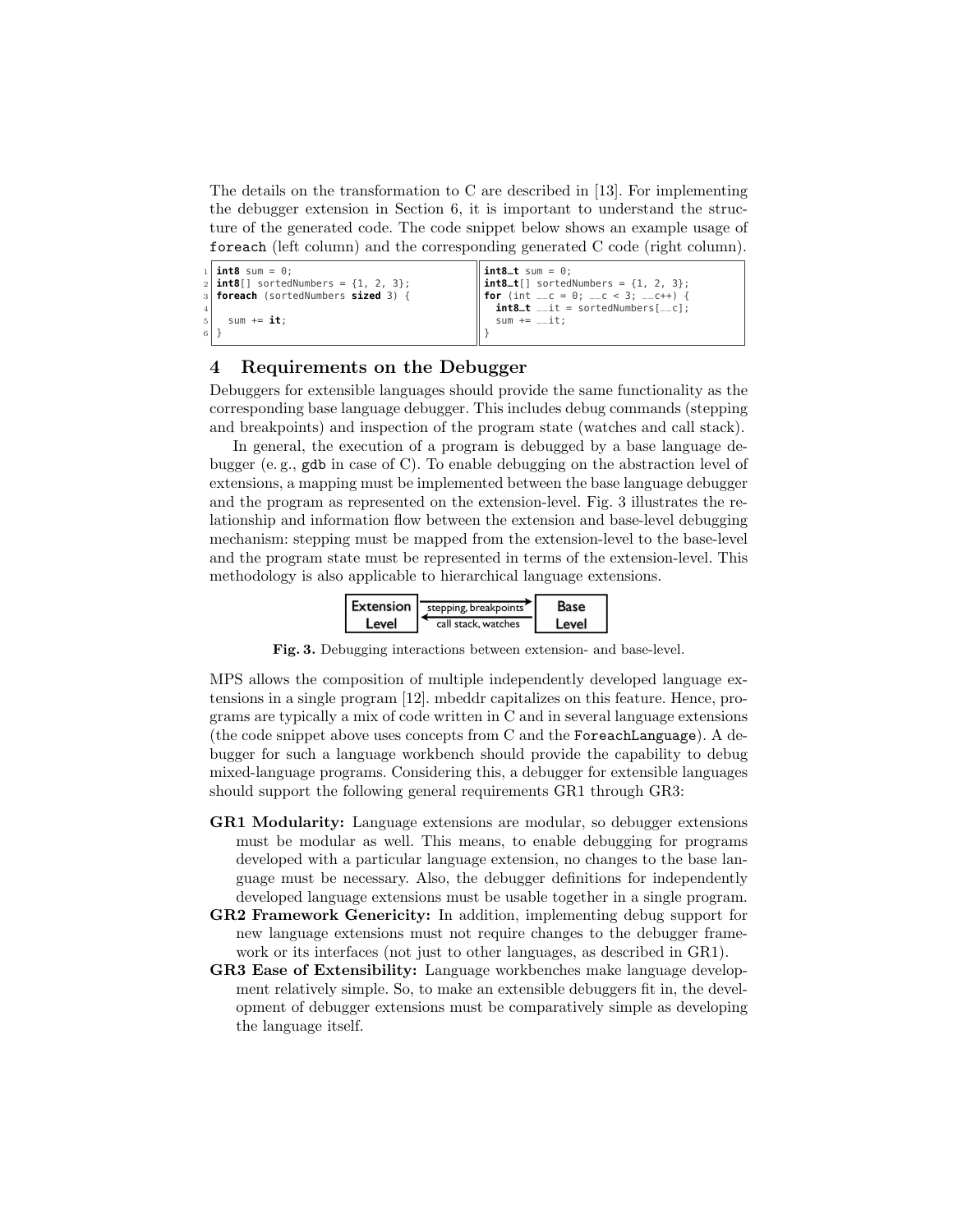Depending upon the nature of the base language and its extensions, there can be additional requirements for a debugger. mbeddr addresses embedded software development, which leads to the specific requirements shown below. In other domains, these concerns may be useful as well, whereas for embedded software they are essential.

- ER1 Limited Overhead: In embedded software, runtime overhead is always a concern. So the framework should limit the amount of additional debuggerspecific code generated into the executable. Additional code increases the size of the binary, potentially preventing debugging on target devices with small amount of memory.
- ER2 Debugger Backend Independence: Depending upon the target device vendor, embedded software projects use different C debuggers. Re-implemention of the debugger logic is cumbersome, hence debugger backend independence is crucial.

## <span id="page-4-0"></span>5 General Debugger Framework Architecture

The framework architecture can be separated into the specification aspect (Sec-tion [5.1\)](#page-4-1) and the execution aspect (Section [5.2\)](#page-5-0). The *specification* aspect declaratively describes the debug behavior of language concepts and enables modular extension of the debugger (GR1). The *execution* aspect implements the extensible debugger framework in a generic and reusable manner (GR2).

#### <span id="page-4-1"></span>5.1 Specification Aspect

The debugger specification is based on a set of abstractions that can be split into four main areas: breakpoints, stepping, watches and stack frames (see Fig. [4\)](#page-4-2). Debuggers are defined by mapping concepts from the base language and language extensions to these abstractions. To map a language concept to any of these abstractions, it implements one or more of these interfaces (other language workbenches may use other approaches [\[9\]](#page-13-5)). To specify the concept-specific implementation behavior of such an interface, mbeddr provides a DSL (Domain-Specific Language) for debugger specification (GR3; the DSL is shown in Section [6\)](#page-6-0). This way the approach facilitates modularity (GR1) by associating the debug specification directly with the respective language concept.

Breakpoints Breakpoints can be set on Breakables. In imperative languages, breakpoints can be set on statements so they will be mapped to Breakable.



<span id="page-4-2"></span>Fig. 4. Abstractions for the debugger specification

Stack Frames StackFrameContributors are concepts that are translated to base-level callables (functions or procedures) or represent callables on the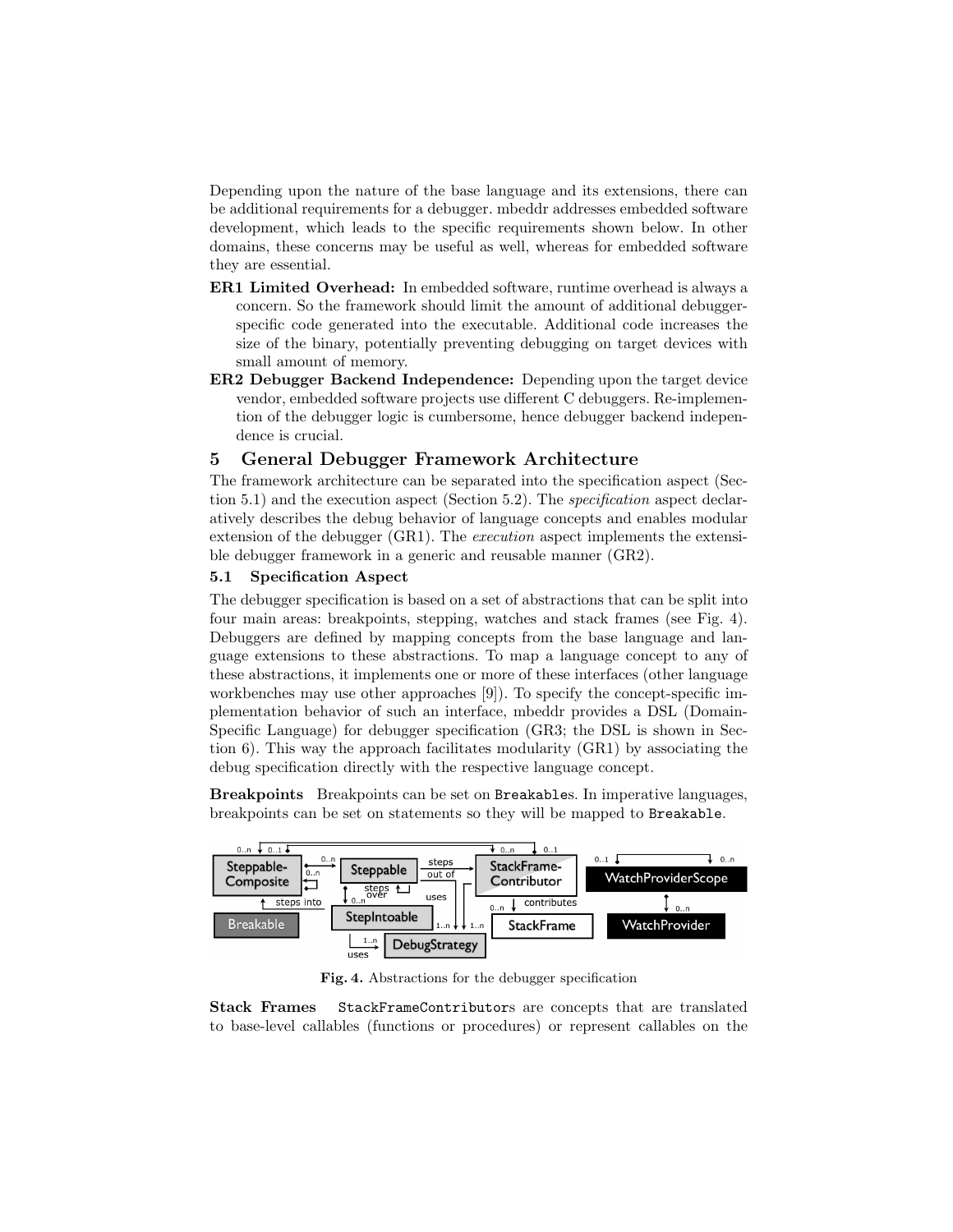extension-level. They contribute StackFrames, each is linked to a base-level stack frame and states whether it is visible in the extension-level call stack or not.

Stepping Steppable concepts support stepping, which is separated into *step* over, step into and step out. For step over, a Steppable defines where program execution must suspend next, after the debugger steps over an instance of Steppable. Again, statements are the typical examples of Steppables in an imperative language. If a Steppable contains a StepIntoable under it, then the Steppable also supports *step into*. StepIntoables are concepts that branch execution into a SteppableComposite, typically requiring its own stack frame via StackFrameContributor. The canonical example in programming languages are function calls (StepIntoable) and the corresponding functions (SteppableComposite). Once we are in a SteppableComposite we may want to *step out*; hence a StackFrameContributor contributes *step out* behavior.

All stepping is implemented by setting breakpoints and then resuming execution until one of these breakpoints is hit (this approach is adopted from [\[16\]](#page-13-6)). The actual stepping functionality of the underlying debugger is not used. Steppables use DebugStrategies that determine where to set the base-level breakpoints to implement a particular stepping behavior for an extension concept. Language extensions can implement their own strategies (GR2) or use predefined ones (GR3). For instance, to prepare for step over on the extension-level, the SingleBreakpoint strategy retrieves for a node the first line of generated base-level code and sets a breakpoint on it. This way no further dependencies to other extensions are required, and extensions remain modular (GR1).

Watches WatchProviders can contribute entries to the debugger's watch window. For example a local variable declaration whose value can be inspected in the watch window. A WatchProviderScope is a nestable context in which WatchProviders are declared and are valid e. g., two functions declaring local variables. When suspending within any of them, the corresponding WatchProviderScope causes the debugger to only show its local variables.

### <span id="page-5-0"></span>5.2 Execution Aspect

The framework relies on traces and the AST to provide the debug support. This means no debugger-specific code should be generated into the executable (ER1). Fig. [5](#page-6-1) shows the components of the execution aspect and their interfaces to implement this AST/trace-based approach: ProgramStructure provides access to the AST via IASTAccess. Trace Data provides ITraceAccess that is used to locate the AST node (base and extension-level) that corresponds to a segment or line in the generated base-language code, and vice versa. The Low-Level Debugger represents the native debugger for the base language. It provides the ILLDebuggerAPI interface, which is used to interact with the Low-Level Debugger (ER2). These interactions include setting breakpoints, finding out about the program location of the Low-Level Debugger when it is suspended at a breakpoint and access watches. Languages provide Debugger Extensions (GR3), based on the abstractions discussed in Section [5.1.](#page-4-1) The IDebugControl interface is used by the Debugger UI to control the Mapper which integrates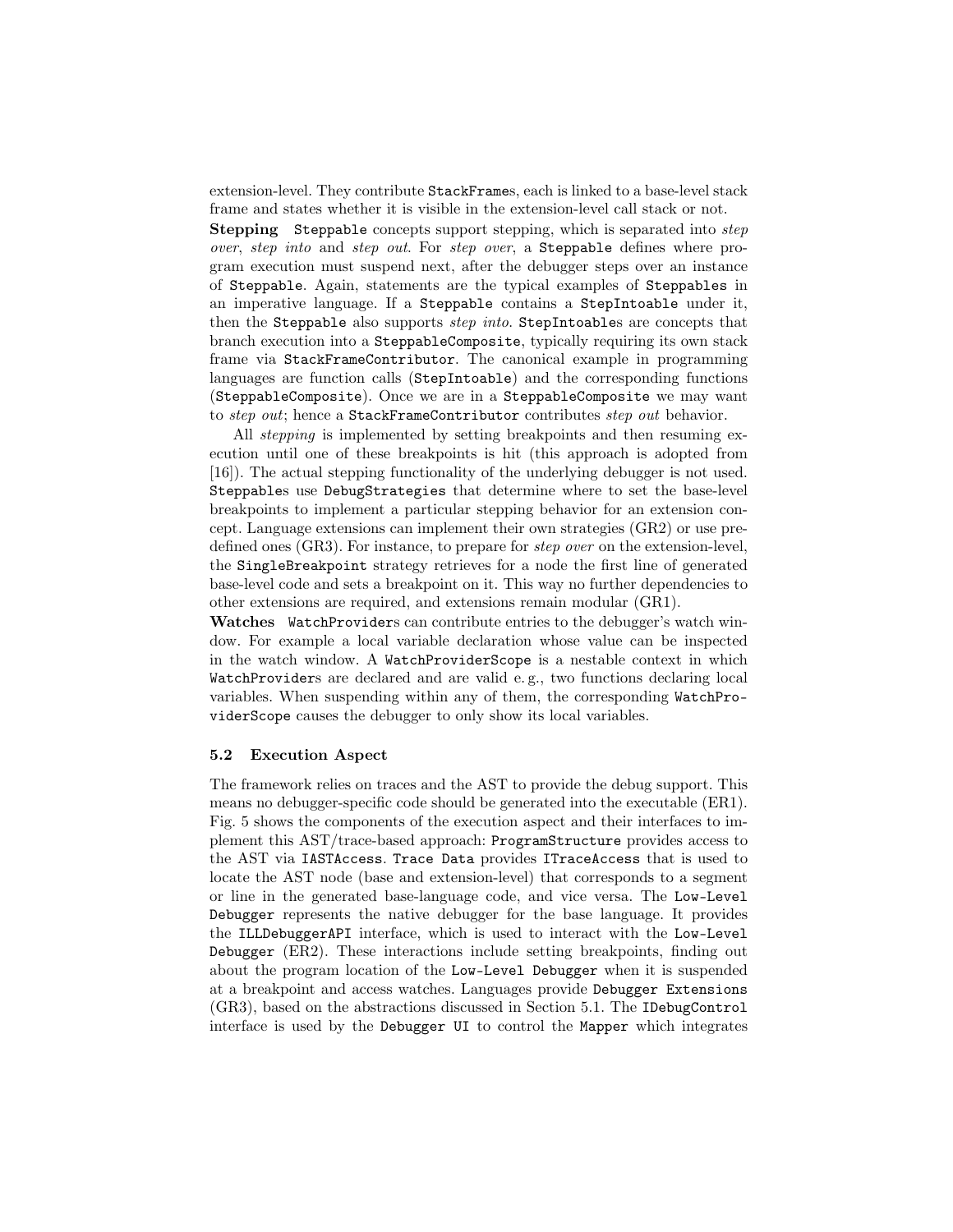the other components. For example, IDebugControl provides a resume operation, IBreakpoints allows the UI to set breakpoints on program nodes and IWatches lets the UI retrieve the data items for the watch window. All these interfaces are used by the Mapper, which controls the Low-Level Debugger and is invoked by the user through the Debugger UI. The Mapper uses the Program Structure, the Trace Data and the debugging implementation from the Debugger Extensions.



<span id="page-6-1"></span>Fig. 5. The components of the execution aspect and their interfaces

To illustrate the interactions of these components, we describe a step over scenario. After the request has been handed over from the UI to the Mapper via IDebugControl, the Mapper performs the following steps:

- $-$  Ask the current Steppable for its *step over* strategies; these define all possible locations where the debugger may have to break after the step over.
- Query TraceData for corresponding lines in the generated C code for those program locations.
- Set breakpoints via ILLDebuggerAPI on those lines in the low-level code.
- Use ILLDebuggerAPI to resume program execution. It will stop at any of the just created breakpoints.
- Use ILLDebuggerAPI to get the low-level call stack.
- Query TraceData to find out for each C stack frame the corresponding nodes in the extension-level program.
- Collect all relevant StackFrameContributors (see next section). The Mapper uses them to construct the extension-level call stack.
- Get the currently visible symbols and their values via ILLDebuggerAPI.
- Query the nodes for WatchProviders and use them to create watchables.

At this point, execution returns to the Debugger UI, which then gets the current location and watchables from the Mapper. With this information, it highlights the Steppable on which execution is suspended and populates the watch window.

# <span id="page-6-0"></span>6 Example Debugger Extension

After discussing the architecture, this section now shows the implementation of a debugger extension for the language described in Section [3.](#page-2-0) The specification of the extension resides in the respective language module (GR1). As part of the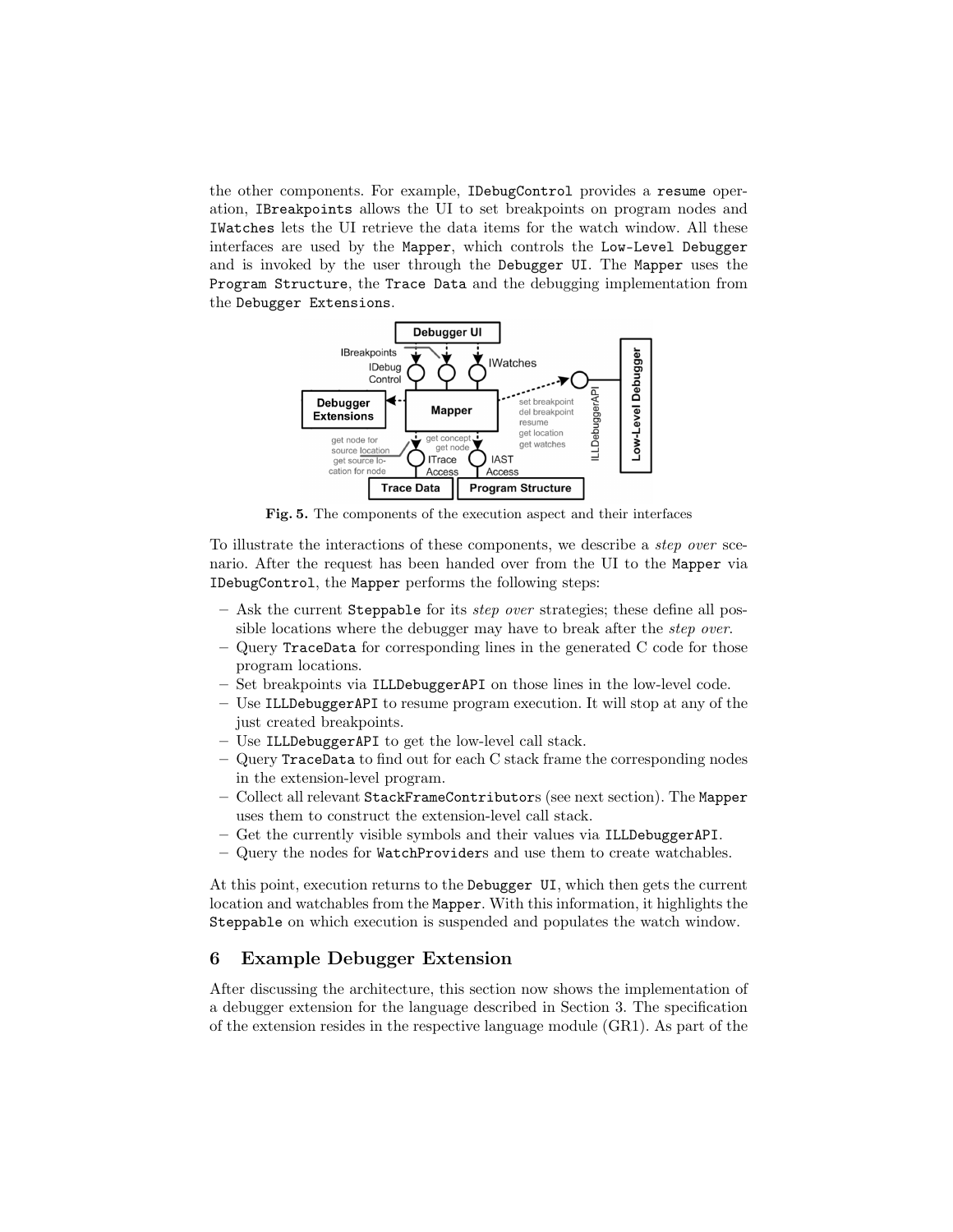mbeddr implementation, we have developed a DSL for debugger specification (GR3) that integrates directly with MPS' language definition language. We use this DSL for implementing the debugger extension in this section.

Breakpoints We want to be able to set breakpoints on a foreach statement. Since both concepts are derived from Statement, we can already set breakpoints on them; no further work is necessary.

Stack Frames The foreach statement does not have callable semantics and is not generated to C functions (see Section [5.1\)](#page-4-1). Hence, suspending the debugger in a foreach statement affects not the number of stack frames in the call stack.

Stepping ForeachStatement is derived from Statement. Its implementation for step over suspends the debugger on the Statement following the current one. Statement realizes this by delegating the step over request to its surrounding SteppableComposite (ancestor in the AST). This SteppableComposite simply sets a breakpoint on the next Steppable, which is again a Statement:

1 **void** contributeStepOverStrategies() { **ancestor**; }

We must overwrite this default behavior for the ForeachStatement, since its stepping behavior differs. Consider we suspend our debugger on the foreach that is shown in last snippet of Section [3](#page-2-0) and perform a step over. If the array is empty or we have finished iterating over it, a step over ends up on the statement that follows after the whole foreach statement. Otherwise we end up on the first line of the foreach body (sum  $+=$  it;). This is the first line of the mbeddr program, not the first line of the generated base program (which would be int8\_t  $\text{__it = sortedNumbers}[\text{__c}];$  The debugger cannot guess which alternative will occur since it would require knowing the state of the program and evaluating the expressions in the (generated) for. Instead, we set breakpoints on all possible next statements and then resume execution until we hit one of them the created breakpoints are then removed again. The code below shows the implementation: we delegate the request to the surrounding SteppableComposite, but we also set a breakpoint on the first statement in the body (if not empty).

**void** contributeStepOverStrategies() {

```
2 delegate to ancestor;
3 break at this.body.first; }
```
Let us look at *step into*. Since the array and len expressions of a foreach can be arbitrarily complex and may contain invocations of callables (such as function calls), we have to specify the step into behavior as well. This requires the debugger to inspect the expression trees in array, len and find any expression that can be stepped into. Such expressions implement StepIntoable. The following code shows the step into implementation:

1 **void** contributeStepIntoStrategies() { **inspect this**.array, **this**.len **for** StepIntoables; }

Watches By default, the watch window contains all C symbols (global and local variables, arguments) as supplied by the C debugger. In case of foreach, this means the it expression is not available, but the two generated variables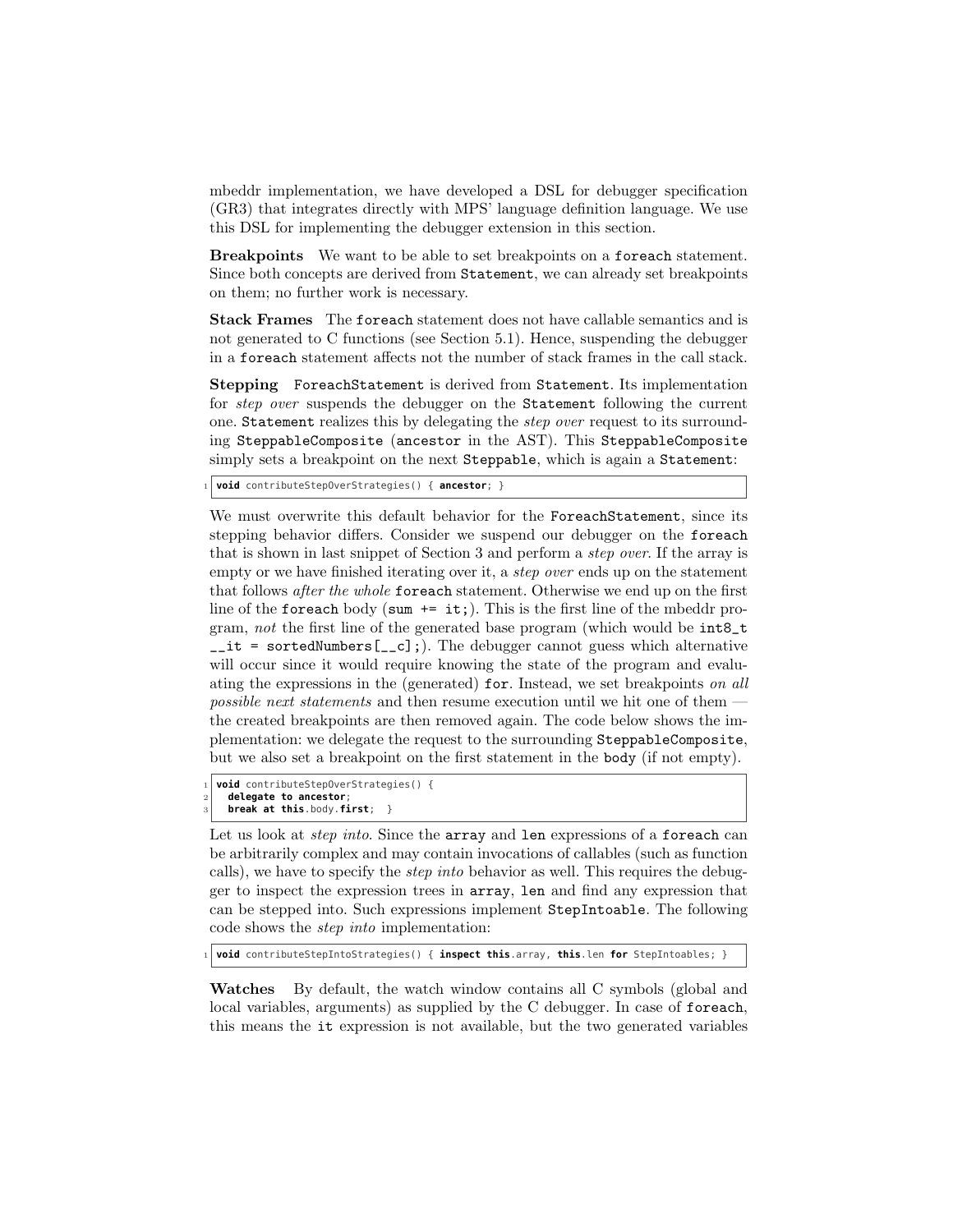\_\_it and \_\_c are. This is exactly the wrong way: the watch window should show \_\_it as it and hide \_\_c. The code below shows the implementation in foreach:

```
void contributeWatchables() {
    hide local variable with identifier
   3 map by name "__it" to "it"
      4 type mapper: this.array.type
5 }
```
Line 2 hides the C variable \_\_c. The rest maps a base-level C variable to a watchable. It finds the C variable named \_\_it inserted by the foreach generator, hides it and creates a watch variable named it. The type of it is the base type of the array over which we iterate. This type is responsible for mapping the value (type mapper), in our example above the int32 type simply returns the C representation of an int32\_t value.

To complete the implementation, we must implement WatchProviderScope in foreach. This requires an implementation of collectWatchProviders to collect instances of WatchProviders in a scope. foreach owns a StatementList which implements this interface already and collects  $\texttt{MatchProviders}$  in the toplevel scope of the body. Hence, a foreach simply contributes itself (for hiding  $\Box$  c and mapping  $\Box$  it), which is expressed with the following implementation:

1 **void** collectWatchProviders() { **collect watch providers**: **this**; }

## <span id="page-8-0"></span>7 Validation

To validate our approach, we have implemented the debugging behavior for mbeddr C and most of its default extensions (components, state machines and unit testing). This section discusses some interesting cases we have experienced during implementation.

#### 7.1 Polymorphic Calls

There are situations when static determination of a *step into* target is not possible e. g., polymorphic calls on interfaces. Our components extension provides interfaces with operations, as well as components that provide and require these interfaces. The component methods that implement interface operations are generated to base-level C functions. The same interface can be implemented by different components, each implementation ending up in a different C function. A client component only specifies the *interface* it calls, not the component. So, we cannot know statically which C function will be called if an operation is invoked on the interface. However, statically, we can find all components that implement the interface (in a given executable), so we know all possible C functions that may be invoked. A strategy specific for this case (GR2) sets breakpoints on the first line of each of these functions. Consequently, we stop in any of them if the user *steps into* an operation invocation.

### 7.2 Mapping to Multiple Statements

In many cases a single statement on the extension-level is mapped to several statements or blocks on the base-level. So stepping over the extension-level statement must step over the block or list of statements in terms of C. An example is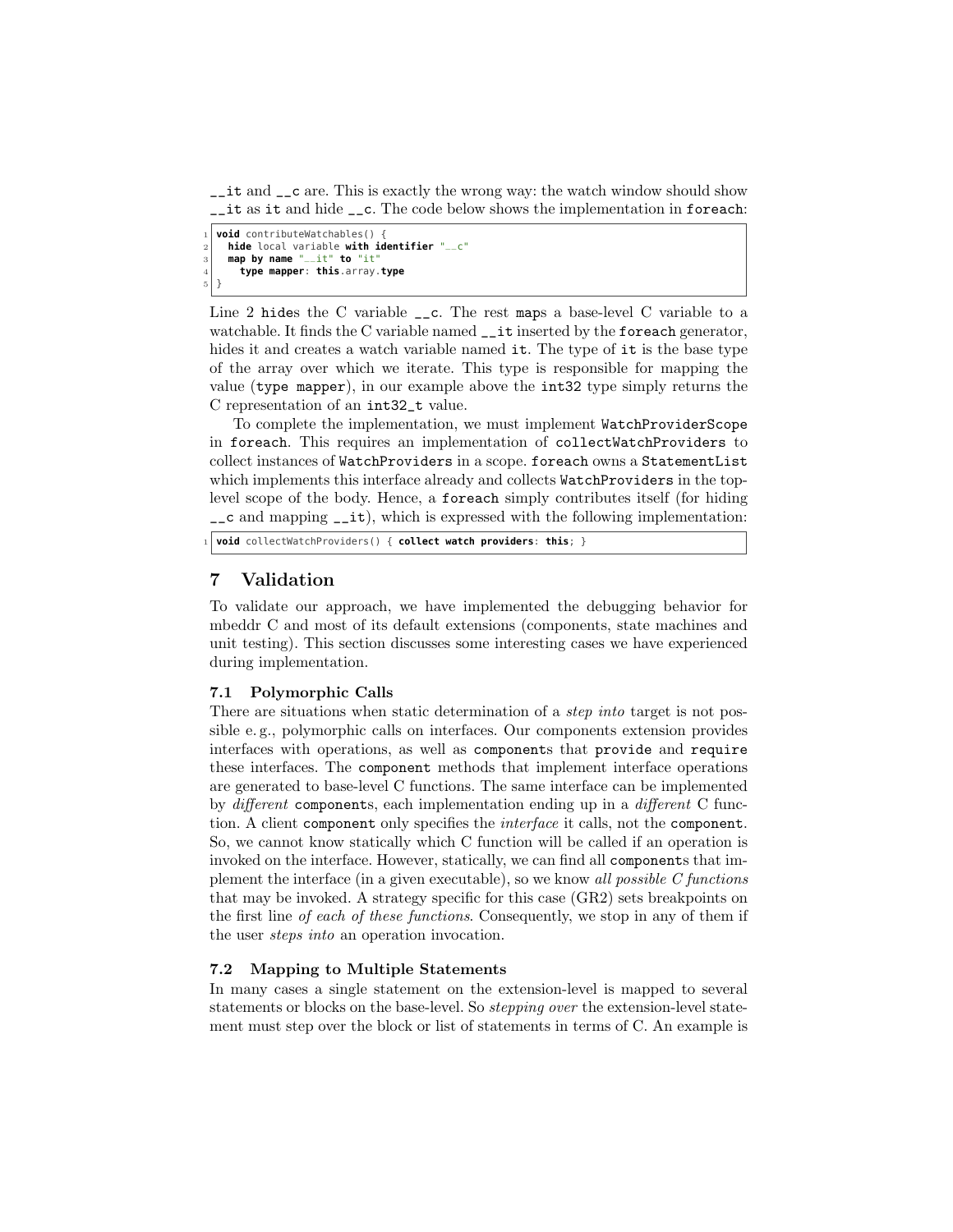the assert statement (used in tests) which is mapped to an if. The debugger has to step over the complete if, independent of whether the condition in the if evaluates to true or false. Note that we get this behavior for free: we never step actually over statements. In contrast, we set breakpoints at all possible code locations where the debugger may have to stop next. The assert statement sets a breakpoint on the base-level counterpart of the next extension-level statement.

### 7.3 Datatype Mapping

Language extensions may provide new data types in addition to the existing base language data types. During code generation, these additional data types are translated to the base language data types. In mbeddr, a trivial example for this is the boolean type, which is translated to C's int type. When inspecting the value of a watchable that is of type boolean we expect the debugger to render the int value either as true or false.

For mbeddr's components a more complex mapping is needed. As shown in the listing below, components can contain declarations for fields (instance variables e.g.,  $color$ ) and provided/required ports (interfaces e.g.,  $tl$  and  $driver$ ). The code generator translates each component (e.g.,  $TrafficLights$ ) to a struct declaration (e.g., CompModule\_compdata\_TrafficLights). This struct declaration contains members (e.g., *field\_color* and *port\_driver*) for the declared fields  $(e.g., color)$  and for each required port  $(e.g., driver)$ .

|                | 1 component TrafficLights extends nothing {      | <b>struct</b> CompModule_compdata_TrafficLights { |
|----------------|--------------------------------------------------|---------------------------------------------------|
| 2              | provides ITrafficLights tl                       | $/*$ fields $*/$                                  |
| $\frac{3}{3}$  | requires IDriver driver                          | CompModule_TLC field_color;                       |
| $\overline{4}$ | TLC color;                                       | /* required ports $*/$                            |
|                | <b>void</b> setColor(TLC color) op tl.setColor { | void* port_driver;                                |
| 6              | $color = color;$ }                               |                                                   |
| 7 <sup>1</sup> |                                                  |                                                   |
|                |                                                  |                                                   |

When debugging a component instance on the extension-level, we expect the debugger to provide watches for the fields. They should have their respective extension-level values and names. However, the members for the ports should not be displayed. In the mapping implementation of component we must therefore extract the fields from the respective struct instance and map the names and their respective values.

## <span id="page-9-0"></span>8 Discussion

This section revisits the requirements outlined in Section [4](#page-3-0) to evaluate to what extent they are fulfilled:

### 8.1 Revisiting the Requirements

GR1 Modularity Our approach requires no changes to the base language or its debugger implementation to specify the debugger for an extension. Also, independently developed extensions retain their independence if they contain debugger specifications. MPS' capability of incrementally including language extensions in a program without defining a composite language first is preserved in the face of debugger specifications.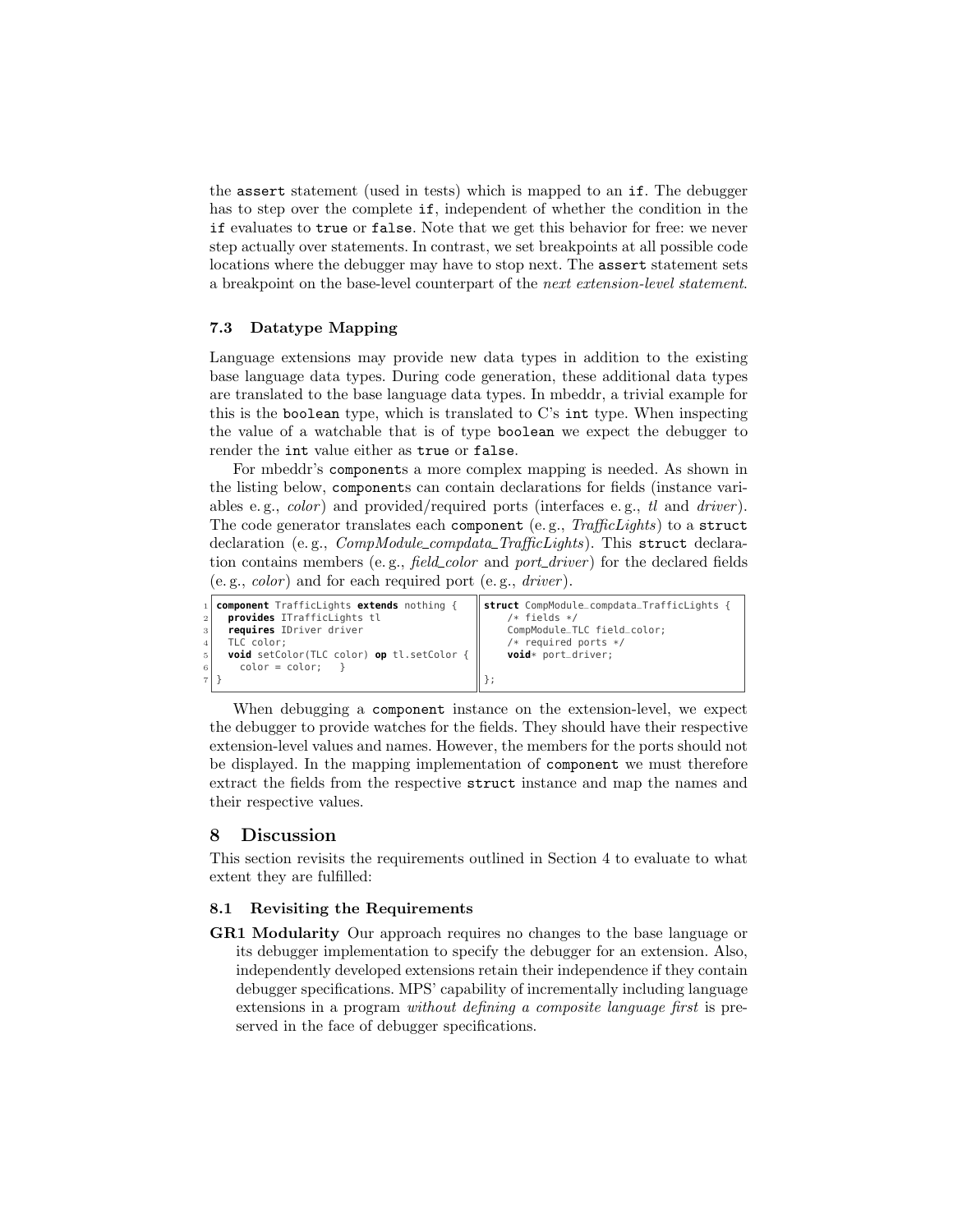- GR2 Framework Genericity The extension-dependent aspects of the debugger behavior are extensible. In particular, stepping behavior is factored into strategies, and new strategies can be implemented by a language extension. Also, the representation of watch values can be customized by querying the type (e. g., consider our boolean type example).
- GR3 Simple Debugger Definition This challenge is solved by the debugger definition DSL. It supports the declarative specification of stepping behavior and watches. However, it does not concern the user with implementation details of the framework or the debugger backend.
- ER4 Limited Overhead Our solution requires no debugger specific code at all (except debug symbols added by compiling the C code with debug options). Instead, we rely on trace data to map the extension-level to the base-level and ultimately to text. This is a trade-off since the language workbench must be able to provide trace information. Also, the generated C code cannot be modified by a text processor before it is compiled and debugged. This would invalidate the trace data (the C preprocessor works, it is handled correctly by the compiler and debugger). On the contrary, we are not required to change existing transformations to generate debugger-specific code. This keeps the transformations independent of the debugger.
- ER5 Debugger Backend Independence We use the Eclipse CDT Debug Bridge [\[6\]](#page-13-7) to wrap the particular C debugger. This way, we can use any compatible debugger without changing our infrastructure. Our approach requires no changes to the native C debugger itself. However, since we use breakpoints for stepping, the debugger must be able to handle a reasonable number of breakpoints. The debugger also has to provide an API for setting and removing breakpoints and for querying the currently visible symbols and their values. In addition, the API should allow us to query the code location where the debugger is suspended. Most C debuggers support all of this, so these are not serious limitations.

#### 8.2 Other Evaluation Criteria

In addition to the specific requirements form Section [4,](#page-3-0) our approach can be evaluated with regards to additional criteria.

Sizes and Efforts The ForeachLanguage consists of 70 lines of code. 17 of them (25%) are related to the debugger. For the much more complex components extension, the ratios are similar, although the language is ca. 2.500 lines of code. We do not have numbers for the default extensions itself, since their debugging implementation was mixed with the development of the debugger framework. From these numbers we conclude that we have reached the goal of the debugger specification for extensions not requiring significantly more effort than the definition of the extension itself.

Multi-Staged Transformations The extensions described so far are *directly* transformed to C. However, extensions may also be transformed to other language extensions. Thus, forming a multi-level stack with high-level languages on top and low-level languages at the bottom. Our current framework implementation provides debug support for such multi-level extensions as well. However,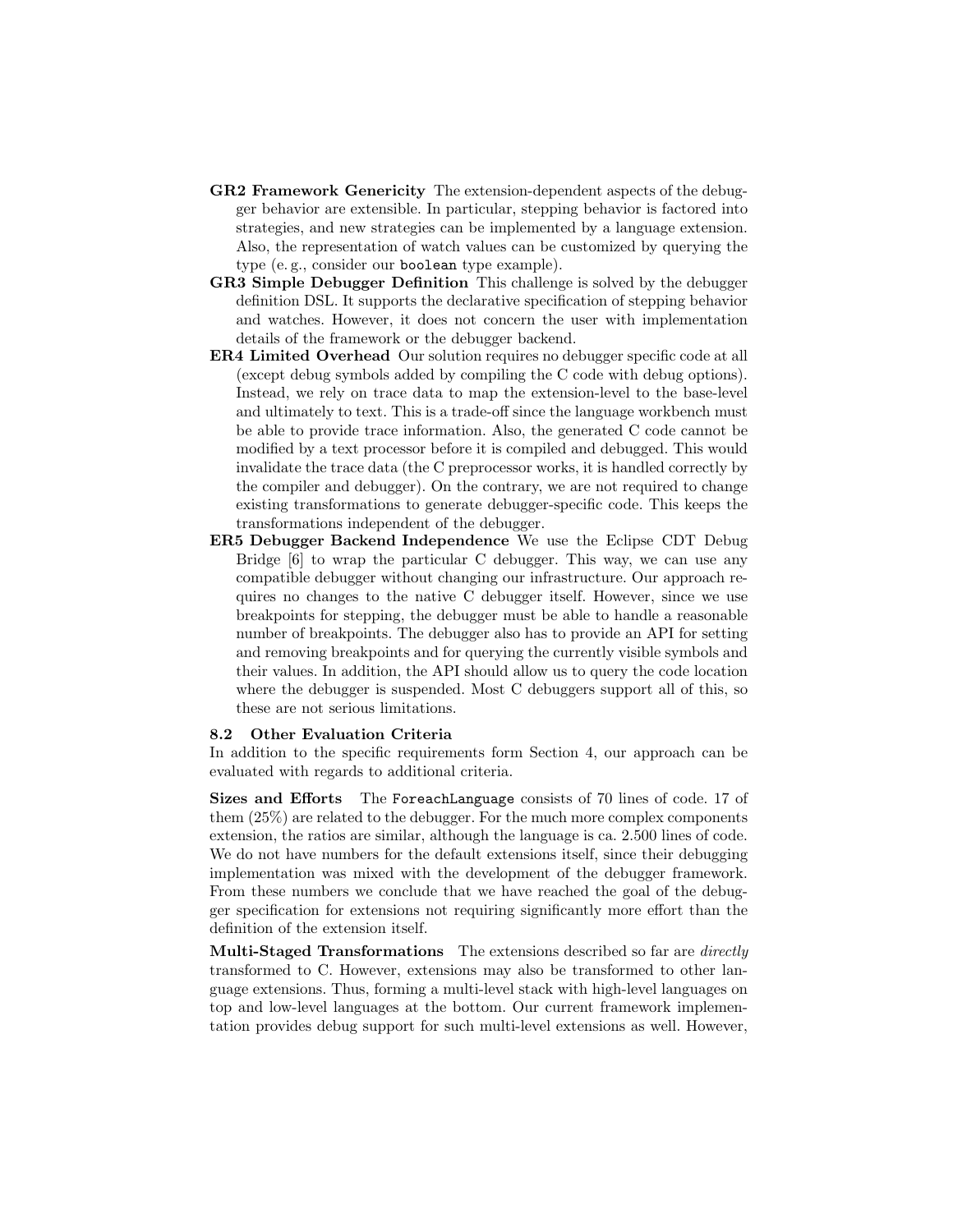for high-level extensions, the debugger must be specified relative to C and not relative to the next lower-level extension. This is a limitation, since all transformations between the extension and the base language must be considered.

Use for other Base Languages The framework was designed and implemented for mbeddr C. However, it contains no dependencies on mbeddr or on the C implementation. The framework only assumes that the base language and its extensions use the imperative paradigm with statements that can be nested and embedded into callables. Consequently, debug support for other imperative base languages can be implemented using our framework.

Use outside of MPS Our implementation cannot be used outside of MPS since it depends on MPS' APIs. However, the general approach can be adapted to other language workbenches. According to Fig. [5,](#page-6-1) the tool has to provide the following services: a debugger UI that lets users interact with the debugger, access to the program and the language definitions as well as trace data.

## <span id="page-11-0"></span>9 Related Work

This section provides an overview of related research. We look at compile-time debuggers, extensible debuggers and DSL debuggers.

Compile-time Debuggers Our approach animates and inspects the execution of a program. Other debuggers inspect the compilation or macro expansion phase. Examples include Porkoláb's debugger for  $C++$  template metaprogram compilation [\[11\]](#page-13-8). Furthermore, Culpepper's stepper for the macro expansion process in Scheme [\[4\]](#page-13-9). In mbeddr, the equivalent of compile time meta programs or macros is the transformation of extensions to base language code. While not discussed in this paper, MPS provides various ways of debugging the transformation process. This includes retaining all intermediate programs for inspection as well as a debugger for stepping through the transformation process itself.

Cornelissen [\[3\]](#page-13-10) describes an approach to enable debugging at two meta-levels at the same time. Their work is based on the TIDE debugger framework [\[2\]](#page-13-11) and the ASF+SDF Meta-Environment [\[5\]](#page-13-12). One debugger debugs the execution of a program written in the Pico language. At the same time, the interpreter defining the semantics of the Pico language can be debugged as well. This is different from our approach. We support integrated debugging of programs expressed at different abstraction levels (C base language and the various extensions). In contrast, Cornelissen supports debugging at different meta-levels.

Extensible Debuggers Extensibility can address different aspects of a debugger, not just the extensibility of the base language as discussed in this paper. Vraný and Píse describe a debugger that integrates information from multiple different debuggers into a common debugger UI. Consequently, providing an integrated execution flow [\[15\]](#page-13-13). This approach is similar to ours in that it considers several languages. However, in our case, the languages are mixed within the same program, extend a common base language and run in a single debug process.

The debugger described by Al-Sharif and Jeffery [\[1\]](#page-13-14) can be extended with user-defined program execution monitors. These monitors run concurrently, lis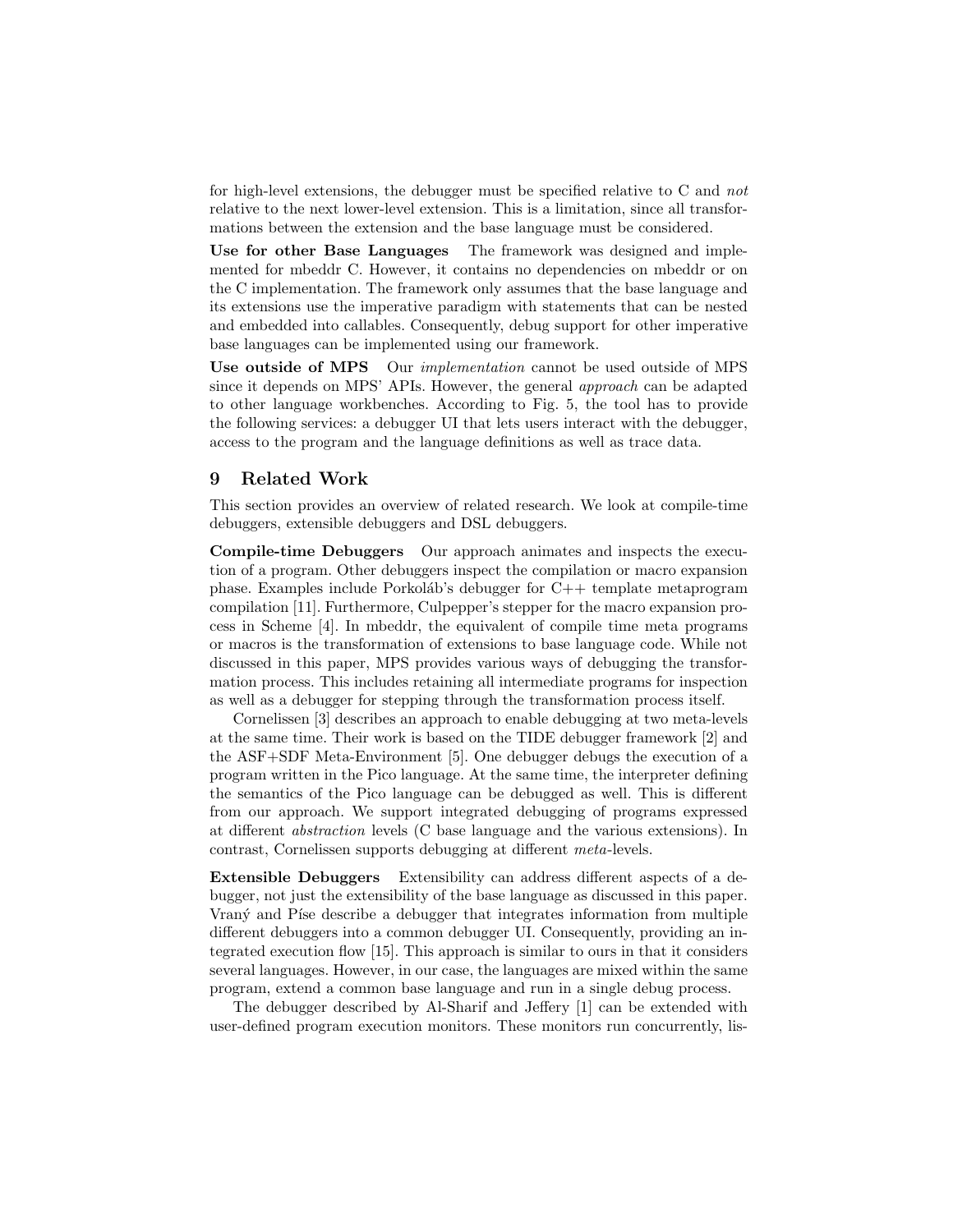ten to debug events, such as breakpoint hit, and process them in user-definable ways. May et al. introduce a debugger for parallel applications [\[10\]](#page-13-15). They provide an API to integrate custom views. Those views can also access debug sessions, but additionally, they contribute components to the debugger UI. Both works address extending the debugging functionality for a fixed language. However, our debugger provides a fixed functionality, but for extensible languages.

DSL Debuggers Wu et al. introduce a debugging framework for imperative, declarative and hybrid DSLs [\[17,](#page-13-16) [16\]](#page-13-6). They integrate print statements into the generated code that output debug symbols, such as values of watches or the current source line. Based on this output, the debugger renders the UI. Our debugger stores the mapping between high-level nodes and generated code in a trace data structure. This information is created during the transformation process. With this approach, we avoid instrumenting the program code, an important requirement for us (ER4). In the same work, Wu et al. also describe a debugger for a simple assembler-like language. To implement step in and step over in this language, they introduce the idea of using breakpoints. While they use a mix of native stepping and breakpoints, we adapted their approach to use only breakpoints. In addition, we add support for *step out*, based on a call stack.

Lindeman et al. introduce a generic debugger framework for DSLs [\[9\]](#page-13-5). Using a debugger specification DSL, developers create event types and map the syntax and semantics of a language onto an execution model. This is similar to our approach, as we also provide a DSL to map language concepts to a execution model (see Section [5.1\)](#page-4-1). In Lindemann's approach, a preprocessor integrates debug symbols into the DSL program, based on the specified event types. In contrast, our debugger uses external trace data to relate extension-level programs to base-level programs, and ultimately to lines in the generated code.

## <span id="page-12-0"></span>10 Summary and Future Work

Extensible languages are a good compromise between general-purpose and domain-specific languages because they can grow towards a domain incrementally. In addition, they enable validation and verification on the problem-level, by reducing propagation of possible errors into base language code. To alleviate rest of the errors, extension-level debugging is helpful. In this paper, we have introduced a debugger framework for an extensible language. Furthermore, we have demonstrated the feasibility by implementing debugging support for non-trivial extensions for the mbeddr C language. The requirements regarding extensibility, modularity and limitation of overhead outlined at the beginning of the paper have all been satisfied. Further, efforts for implementing debugger extensions fit well with the efforts for building the language extensions themselves.

In future, we will investigate the extent to which multiple alternative transformations for a single language concept require changes to the debugger framework. We will explore synergies between the debugger and other language definition artifacts such as transformations (watches) and the data flow graph (stepping). Finally, we will investigate improved support for multi-staged transformations.